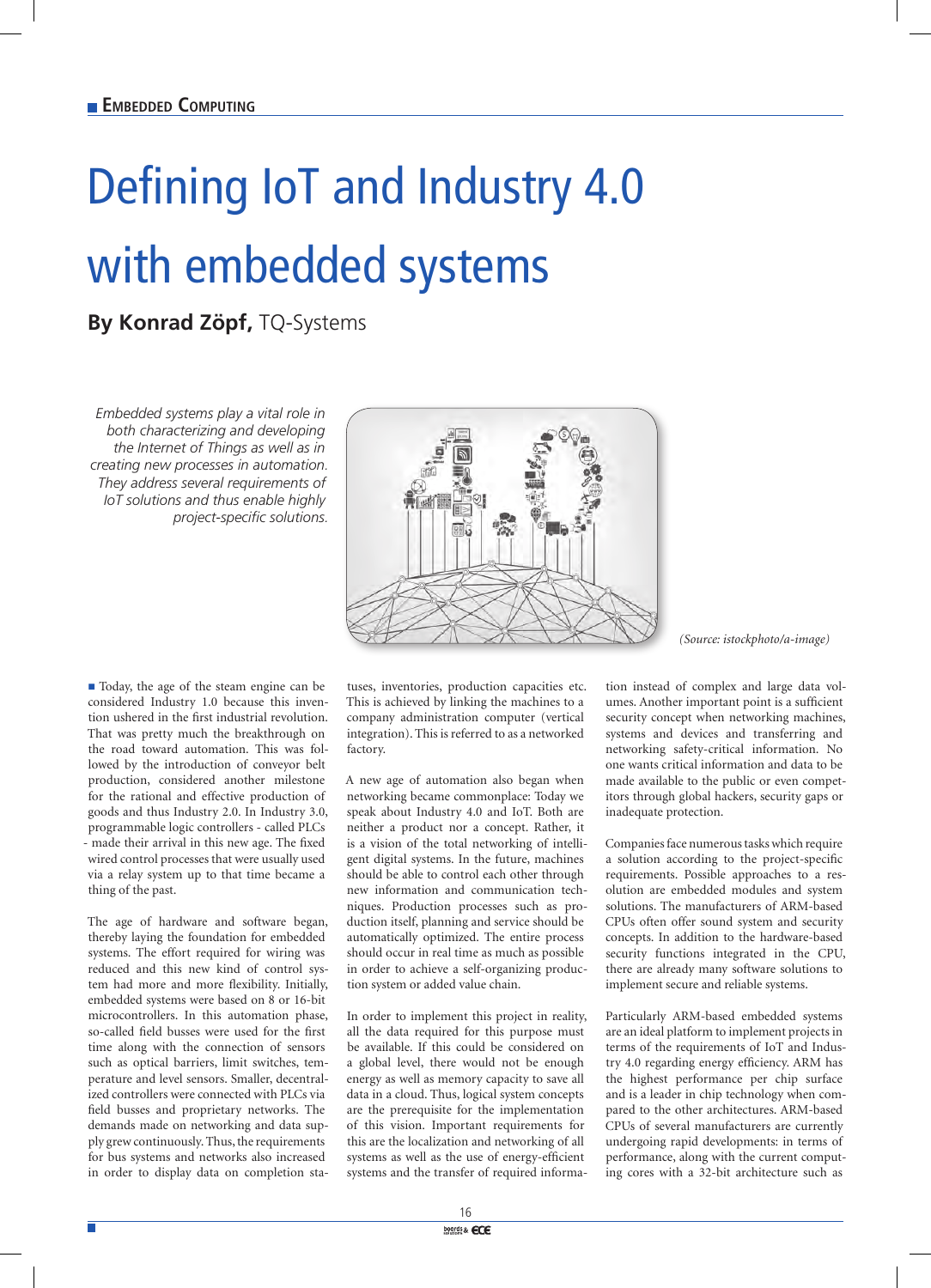## **EMBEDDED COMPUTING**

| <b>MBa6ULxL</b>     |                        | <b>TQMa6ULxL</b> |                |                       |             |
|---------------------|------------------------|------------------|----------------|-----------------------|-------------|
| $I/O$ , $I2C$ , SPI |                        | GPIO             | RMII1          | PHY<br><b>LAN8720</b> | Ethernet 1  |
| SD-Card             |                        | eSDHC            | RMII2          | PHY<br>LAN8720        | Ethernet 2  |
| <b>USB Debug</b>    | <b>FTDI</b><br>FT230XQ | <b>UART</b>      | LCD            |                       | FFC 40 pol. |
| <b>CAN 1/2</b>      | 2x<br>ISO1050          | CAN              | $I^2C$         | Touch<br>STMPE811     | SIM Card    |
| 2x RS232            | SP32321                | <b>UART</b>      | SerDes B       |                       | Mini-PCIE 1 |
| Micro USB           |                        | <b>USB OTG</b>   | <b>USB OTG</b> | USB HUB<br>USB2514BI  | Mini-PCIE 2 |
|                     |                        |                  |                |                       | 2x USB 2.0  |

*Figure 1. Example of an IoT gateway, expandable with WiFi, UMTS and LoRaWan*



*Figure 2. Database for IoT devices and the Cloud (Source: ITTIA)*

Cortex A7, Cortex A8 and Cortex A9, ARM also offers computing cores that are based on a 64-bit architecture, such as Cortex A53 or Cortex A72. They continue to show a very good relationship between computing power and power loss despite the increasing performance.

The ARM chip manufacturers use this advantage and integrate the corresponding application-specific interfaces for every market in order to keep up with the new market demands, particularly in the networking area, while taking the highest security standards into account. A cost-efficient and function-optimized alternative based on different ARM computing cores is available for almost all industries, whether for the automobile industry, the networking area, automation or control engineering. It also sets itself apart in that, in the future, other security functions can be integrated to meet the market demands even better in terms of secure data transfer. More and more wireless networks are gaining

significance in the data transfer area: in addition to Wi-Fi and Zigbee, another emerging trend in the industry is known as LoRaWan (Long Range Wide Area Network), which is gaining acceptance.

The advantage of LoRaWan is that a range can be achieved for greater distances (for cities around 15km, up to 40km for rural areas). Another major advantage is the usage within buildings because good infiltration is achieved due to the frequency range. Also, the power consumed by LoRaWan end devices is around 10mA in operation and approximately 100nA in idle mode. This also allows use in battery-operated devices. Communication between the end devices and the gateways occurs on different frequency channels with different data rates that are between 0.3 Kbit/s and 50 Kbit/s. Those are exactly the features in the IoT area that make wireless networking easier and more cost-effective. The connection of a LoRaWan module can also occur via USB.